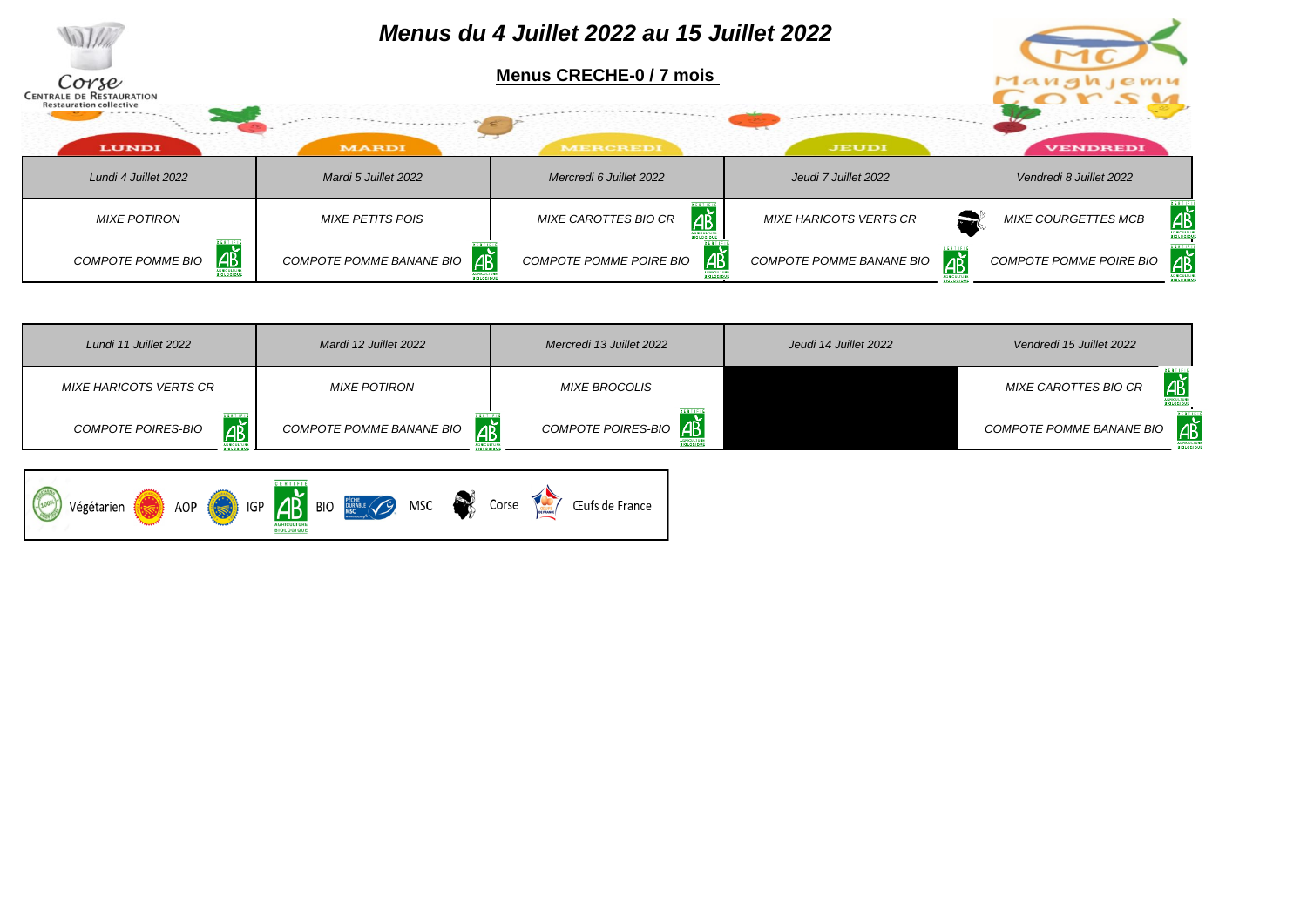|                                                                            |                                      | Menus du 4 Juillet 2022 au 15 Juillet 2022 |                                |                                                                      |
|----------------------------------------------------------------------------|--------------------------------------|--------------------------------------------|--------------------------------|----------------------------------------------------------------------|
| Corse<br><b>CENTRALE DE RESTAURATION</b><br><b>Restauration collective</b> | Menus CRECHE- 7 / 8 mois + protéines | Manghjemu<br>CONSU                         |                                |                                                                      |
| <b>LUNDI</b>                                                               | <b>MARDI</b>                         | <b>MERCREDI</b>                            | <b>JEUDI</b>                   | <b>VENDREDI</b>                                                      |
| Lundi 4 Juillet 2022                                                       | Mardi 5 Juillet 2022                 | Mercredi 6 Juillet 2022                    | Jeudi 7 Juillet 2022           | Vendredi 8 Juillet 2022                                              |
| MIXE EMINCE DE POULET AU JUS                                               | <b>MIXE STEAK HACHE DE BOEUF</b>     | MIXE SAUTE DE VEAU MARENGO MCB             | <b>MIXE JAMBON BLANC</b><br>⊿Ŕ | MIXE FILET DE LIEU AU JUS                                            |
| <b>MIXE POTIRON</b>                                                        | <b>MIXE PETITS POIS</b>              | <u>AŘ</u><br>MIXE CAROTTES BIO             | <b>MIXE HARICOTS VERTS CR</b>  | $\overrightarrow{AB}$<br><b>MIXE COURGETTES MCB</b><br><b>Direct</b> |
| COMPOTE POMME BIO                                                          | <b>COMPOTE POMME BANANE BIO</b>      | COMPOTE POMME POIRE BIO                    | COMPOTE POMME BANANE BIO       | ДĚ<br><u>Д</u><br><b>COMPOTE POMME POIRE BIO</b>                     |

| Lundi 11 Juillet 2022     | Mardi 12 Juillet 2022    | Mercredi 13 Juillet 2022                           | Jeudi 14 Juillet 2022 | Vendredi 15 Juillet 2022                             |
|---------------------------|--------------------------|----------------------------------------------------|-----------------------|------------------------------------------------------|
| MIXE STEAK HACHE DE BOEUF | MIXE JAMBON BLANC        | MIXE ESCALOPE DE POULET AU JUS                     |                       | MIXE CUBES DE SAUMON TOMATE<br>ORIGAN                |
| MIXE HARICOTS VERTS CR    | <b>MIXE POTIRON</b>      | <b>MIXE BROCOLIS</b>                               |                       | $\overrightarrow{AB}$<br><b>MIXE CAROTTES BIO CR</b> |
| АŘ<br>COMPOTE POIRES-BIO  | COMPOTE POMME BANANE BIO | $\overrightarrow{AB}$<br><i>COMPOTE POIRES-BIO</i> |                       | COMPOTE POMME BANANE BIO                             |

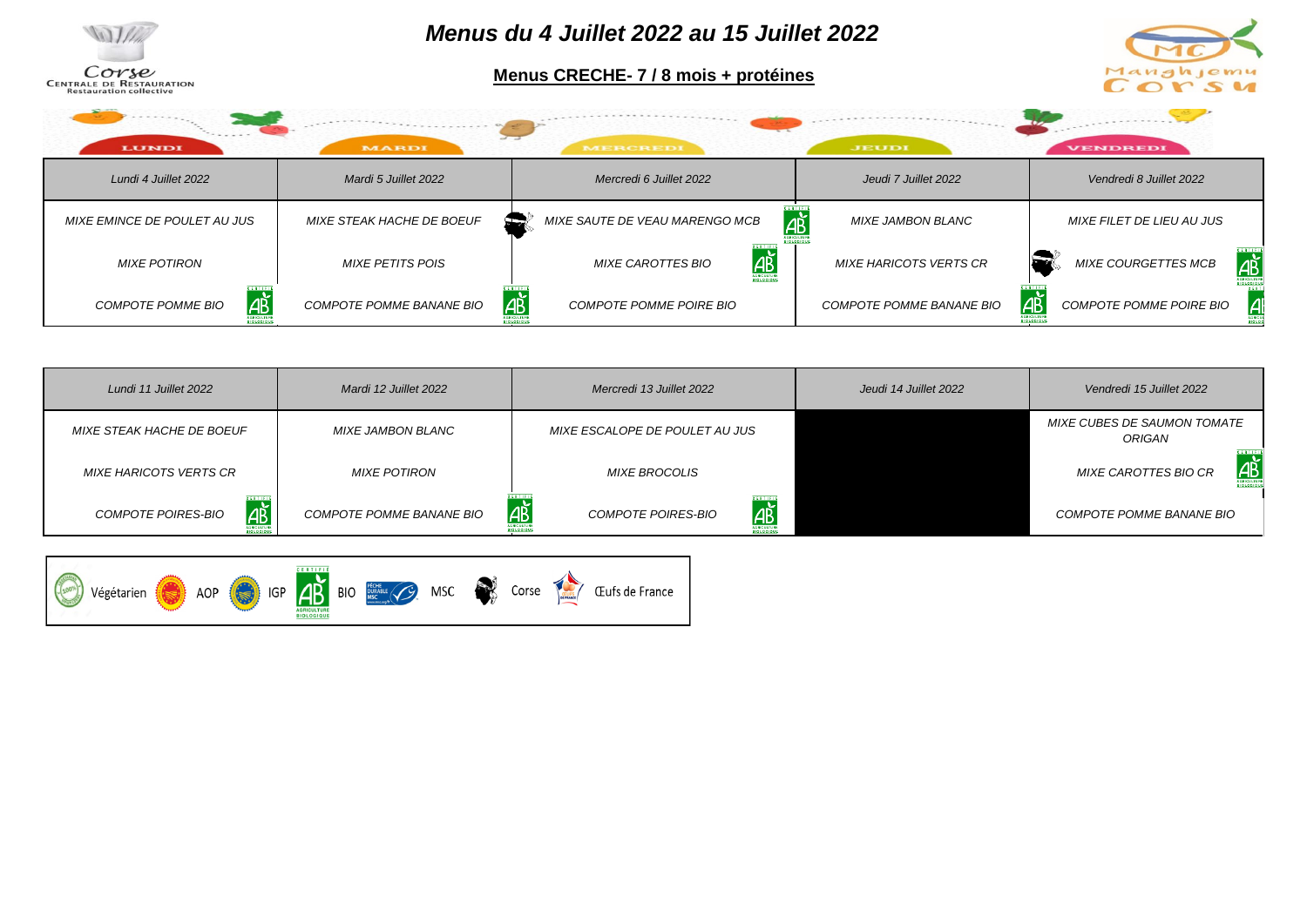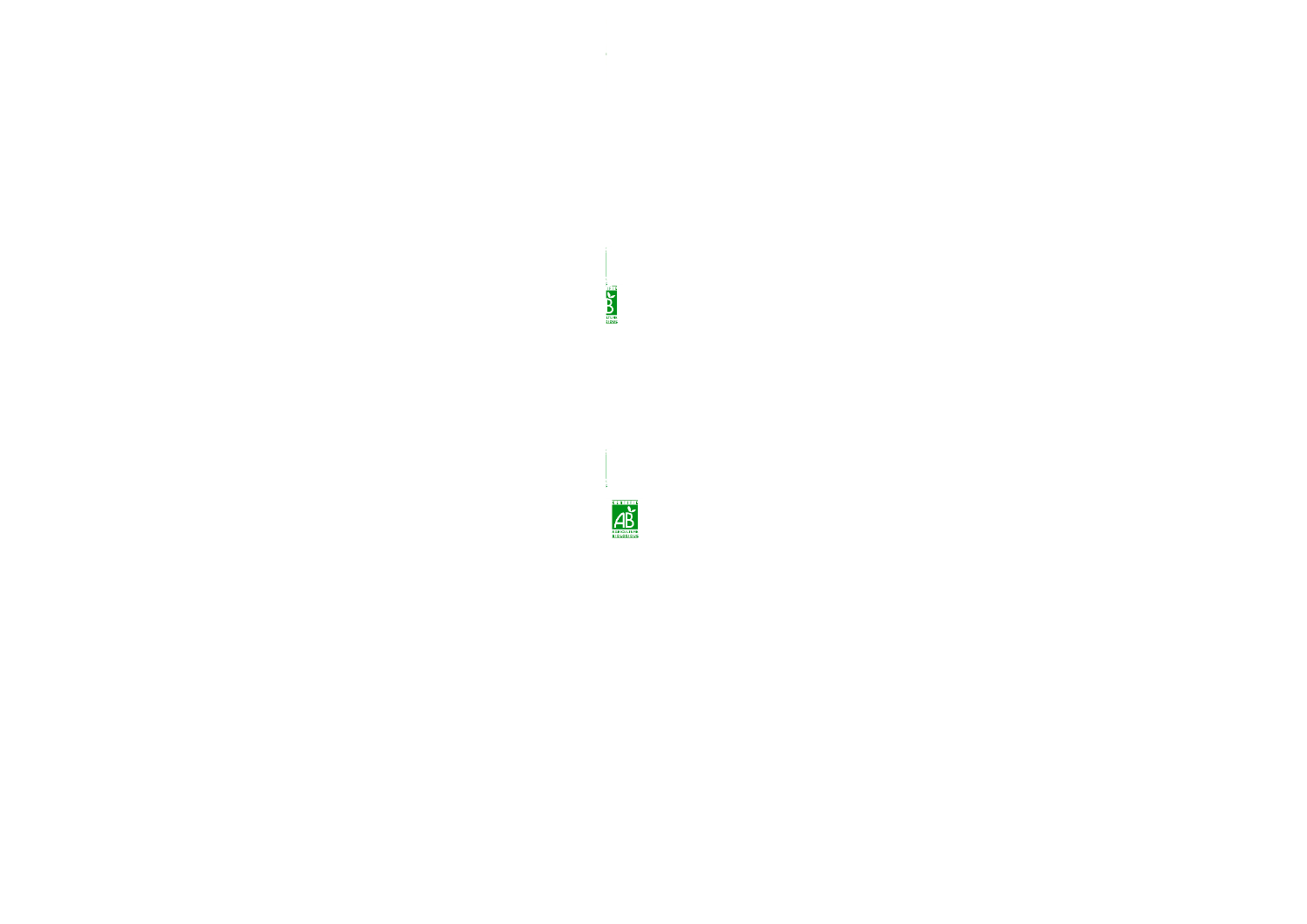

*Menus du 4 Juillet 2022 au 15 Juillet 2022*

**Menus CRECHE-8 / 12 mois mixé**



| LUNDI                        | <b>MARDI</b>                      | <b>MERCREDI</b>                    | <b>JEUDI</b>                                    | <b>VENDREDI</b>                                                                                 |
|------------------------------|-----------------------------------|------------------------------------|-------------------------------------------------|-------------------------------------------------------------------------------------------------|
| Lundi 4 Juillet 2022         | Mardi 5 Juillet 2022              | Mercredi 6 Juillet 2022            | Jeudi 7 Juillet 2022                            | Vendredi 8 Juillet 2022                                                                         |
| MIXE EMINCE DE POULET AU JUS | <b>MIXE STEAK HACHE DE BOEUF</b>  | MIXE SAUTE DE VEAU MARENGO MCB     | MIXE JAMBON BLANC                               | <b>DURABLE</b><br><b>MIXE FILET DE LIEU AU JUS</b>                                              |
| PUREE DE POTIRON A LA CREME  | PUREE DE PETITS POIS A LA CREME   | AB<br>PUREE DE CAROTTE BIO         | <b>PUREE DE HARICOTS VERTS</b>                  | <b>CERTIFI</b><br>$\overline{AB}$<br><b>PUREE DE POMME DE TERRE</b><br><b>● © COURGETTE MCB</b> |
| YAOURT NATURE+SUCRE5G        | FROMAGE BLANC ET SUCRE            | <b>PETIT SUISSE</b>                | <b>FROMAGE BLANC-BIO ET SUCRE</b><br><b>IHD</b> | YAOURT NATURE BIO + SUCRE 5G                                                                    |
| COMPOTE POMME BIO            | COMPOTE POMME BANANE BIO <b>4</b> | COMPOTE POMME POIRE BIO <b>4</b> B | 1.AD<br>COMPOTE POMME BANANE BIO                | Aß<br><b>COMPOTE POMME POIRE BIO</b>                                                            |

| Lundi 11 Juillet 2022             | Mardi 12 Juillet 2022            | Mercredi 13 Juillet 2022          | Jeudi 14 Juillet 2022 | Vendredi 15 Juillet 2022                     |
|-----------------------------------|----------------------------------|-----------------------------------|-----------------------|----------------------------------------------|
| MIXE STEAK HACHE DE BOEUF         | <b>MIXE JAMBON BLANC</b>         | MIXE ESCALOPE DE POULET AU JUS    |                       | <b>MIXE CUBES DE SAUMON TOMATE</b><br>ORIGAN |
| <b>PUREE DE HARICOTS VERTS</b>    | PUREE DE POTIRON A LA CREME      | PUREE AU BROCOLI-BIO <sup>2</sup> |                       | PUREE DE CAROTTE A LA CREME                  |
| <b>FROMAGE BLANC-BIO ET SUCRE</b> | YAOURT NATURE BIO + SUCRE 5G     | <b>PETIT SUISSE</b>               |                       | ÆВ<br>YAOURT NATURE BIO + SUCRE 5G           |
| АŘ<br><b>COMPOTE POIRES-BIO</b>   | I AB<br>COMPOTE POMME BANANE BIO | COMPOTE POIRES-BIO <b>4R</b>      |                       | 4B<br>COMPOTE POMME BANANE BIO               |

Végétarien a AOP (C) IGP AB BIO EM CO MSC Corse TE Cufs de France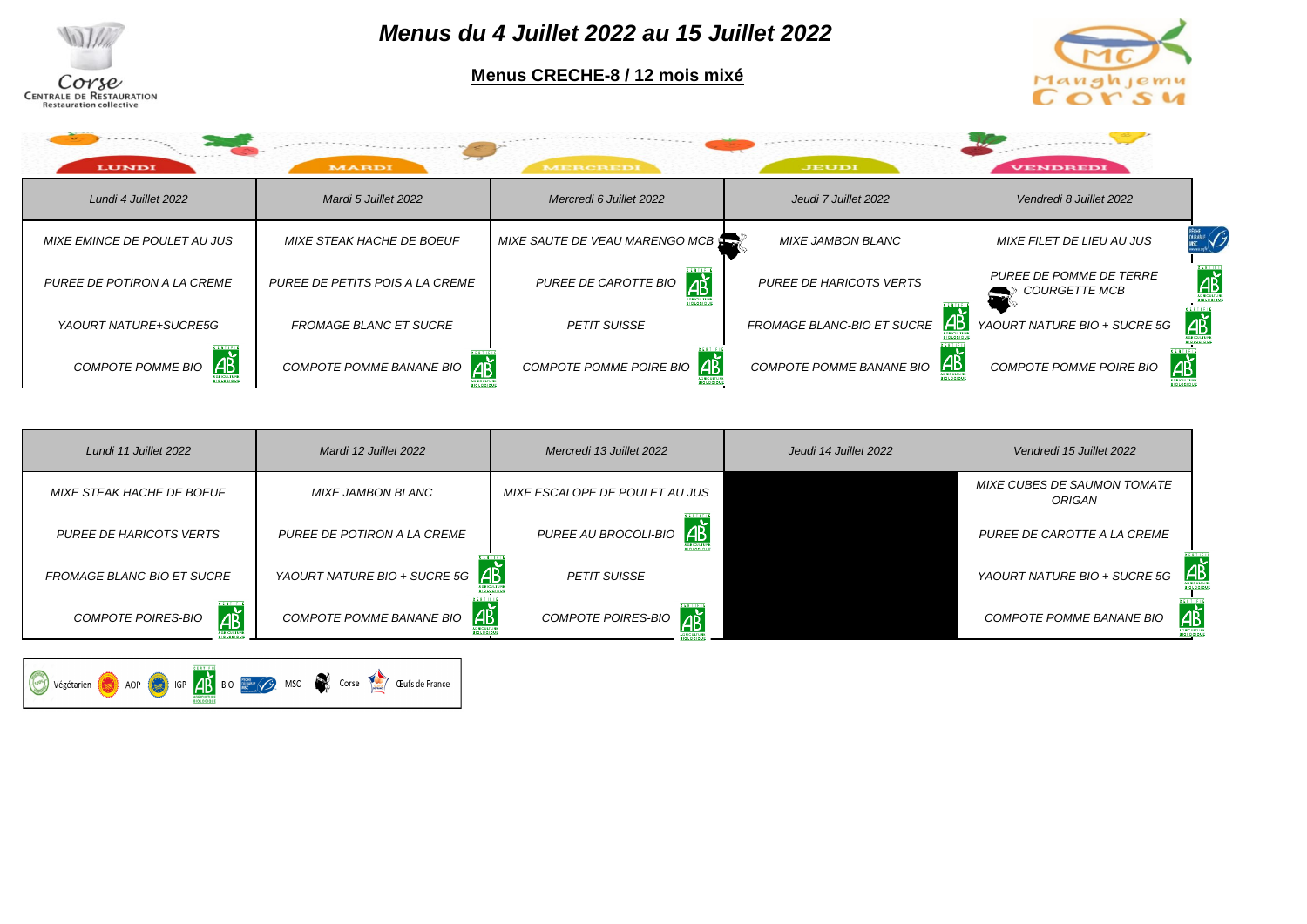

| Lundi 4 Juillet 2022             | Mardi 5 Juillet 2022            | Mercredi 6 Juillet 2022                     | Jeudi 7 Juillet 2022      | Vendredi 8 Juillet 2022                         |           |
|----------------------------------|---------------------------------|---------------------------------------------|---------------------------|-------------------------------------------------|-----------|
| HACHE EMINCE DE POULET AU JUS    | HACHE STEAK HACHE DE BOEUF      | HACHE SAUTE DE VEAU MARENGO<br>MCB          | <b>HACHE JAMBON BLANC</b> | <b>HACHE FILET DE LIEU AU JUS</b>               |           |
| <b>BOULGHOUR ET HARICOT VERT</b> | PUREE DE PETITS POIS A LA CREME | <i>QUINOA ET COURGETTE</i>                  | <b>SEMOULE ET EPINARD</b> | PUREE DE POMME DE TERRE<br><b>COURGETTE MCB</b> |           |
| <b>KIRI BIO</b>                  | <b>FROMAGE BLANC ET SUCRE</b>   | <b>PETIT SUISSE</b>                         | laš<br>YAOURT VANILLE BIO | YAOURT NATURE BIO + SUCRE 5G                    | <b>AB</b> |
| АĎ<br>COMPOTE POMME BIO          | COMPOTE POMME BANANE BIO        | AB<br> AB<br><b>COMPOTE POMME POIRE BIO</b> | COMPOTE POMME BANANE BIO  | АŘ<br><b>COMPOTE POMME POIRE BIO</b>            | АŘ        |

| Lundi 11 Juillet 2022             | Mardi 12 Juillet 2022        | Mercredi 13 Juillet 2022               | Jeudi 14 Juillet 2022 | Vendredi 15 Juillet 2022               |
|-----------------------------------|------------------------------|----------------------------------------|-----------------------|----------------------------------------|
| <b>HACHE STEAK HACHE DE BOEUF</b> | <b>HACHE JAMBON BLANC</b>    | HACHE ESCALOPE DE POULET AU JUS        |                       | HACHE CUBES DE SAUMON TOMATE<br>ORIGAN |
| PUREE DE HARICOTS VERTS           | SEMOULE 3 LEGUMES            | BOULGHOUR ET CHOUX FLEUR               |                       | PUREE DE CAROTTE A LA CREME            |
| <b>CARRE FRAIS</b>                | YAOURT NATURE BIO + SUCRE 5G | АŘ<br><b>PETIT SUISSE</b>              |                       | AŘ<br>YAOURT NATURE BIO + SUCRE 5G     |
| АĎ<br><b>COMPOTE POIRES-BIO</b>   | COMPOTE POMME BANANE BIO     | AB<br><b>COMPOTE POIRES-BIO</b><br>I⊿Ř |                       | AB<br>COMPOTE POMME BANANE BIO         |

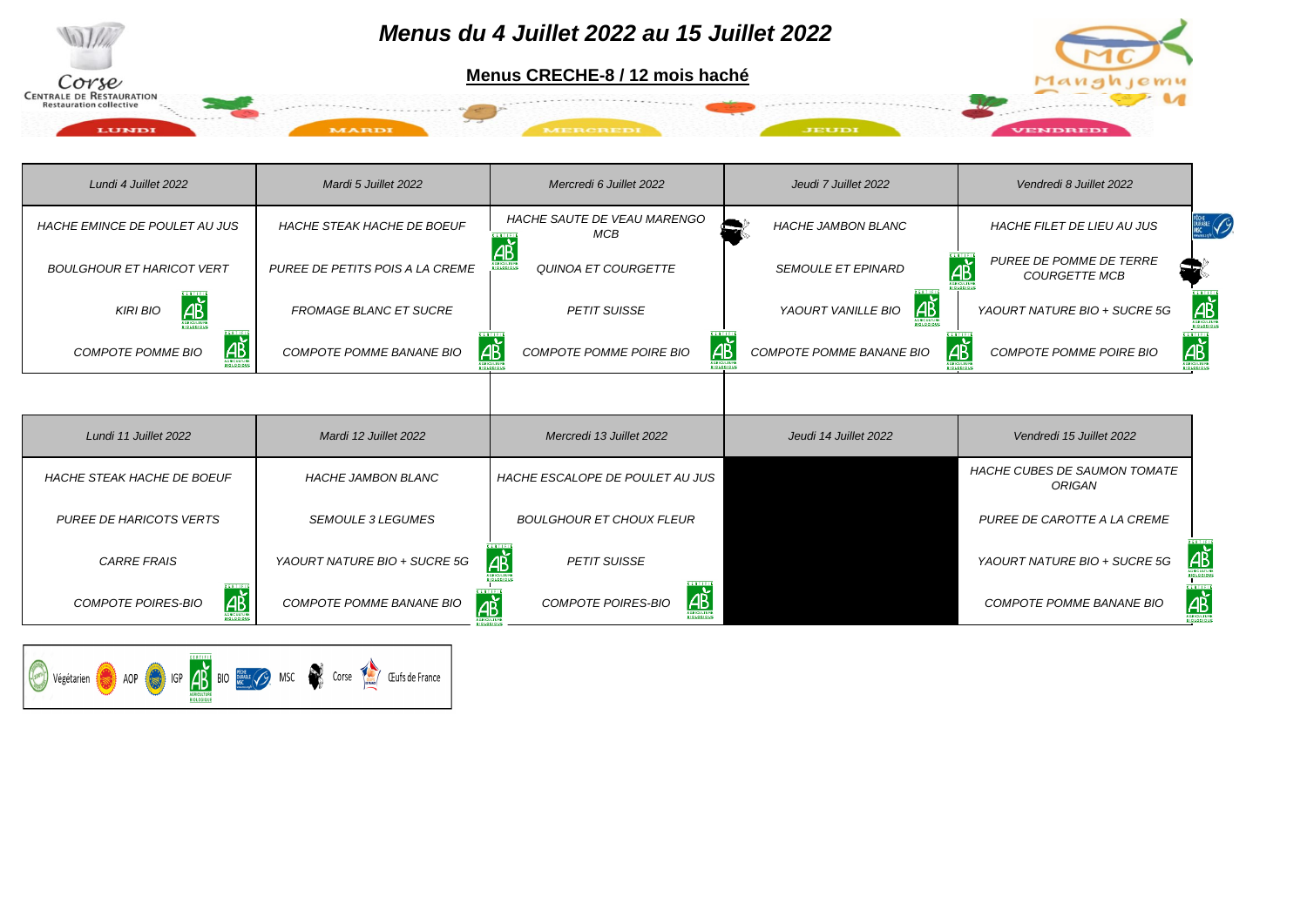

| Lundi 11 Juillet 2022                                                | Mardi 12 Juillet 2022                   | Mercredi 13 Juillet 2022             | Jeudi 14 Juillet 2022 | Vendredi 15 Juillet 2022                      |
|----------------------------------------------------------------------|-----------------------------------------|--------------------------------------|-----------------------|-----------------------------------------------|
| PORC A LA SICILIENNE                                                 | OEUFS BROUILLES NATURE ODF              | ESCALOPE DE POULET AU JUS            |                       | <b>CUBES DE SAUMON SAUCE TOMATE</b><br>ORIGAN |
| <u>AB</u><br><b>COURGETTES BIO AU PISTOU</b>                         | POMME DE TERRE RUSTIQUE                 | <b>GRATIN DE CHOUX FLEURS BIO</b>    | AB                    | $\overrightarrow{AB}$<br><b>RIZ PILAF-BIO</b> |
| $\overrightarrow{AB}$<br><b>CHANTENEIGE BIO</b><br><b>BIGLOCIOUS</b> | $\overline{AB}$<br><b>ST PAULIN BIO</b> | <b>AB</b><br><b>PETIT SUISSE-BIO</b> |                       | AB<br>YAOURT AROMATISE FRAISE-BIO             |
| COMPOTE POMME BANANE BIO<br>$\overline{A}$                           | COMPOTE BIO POMME ABRICOT               | AB<br>片の<br>ABRICOT MC               |                       | <b>PASTEQUE</b>                               |

Végétarien C AOP G IGP AB BIO EL COMSC Corse C Cufs de France